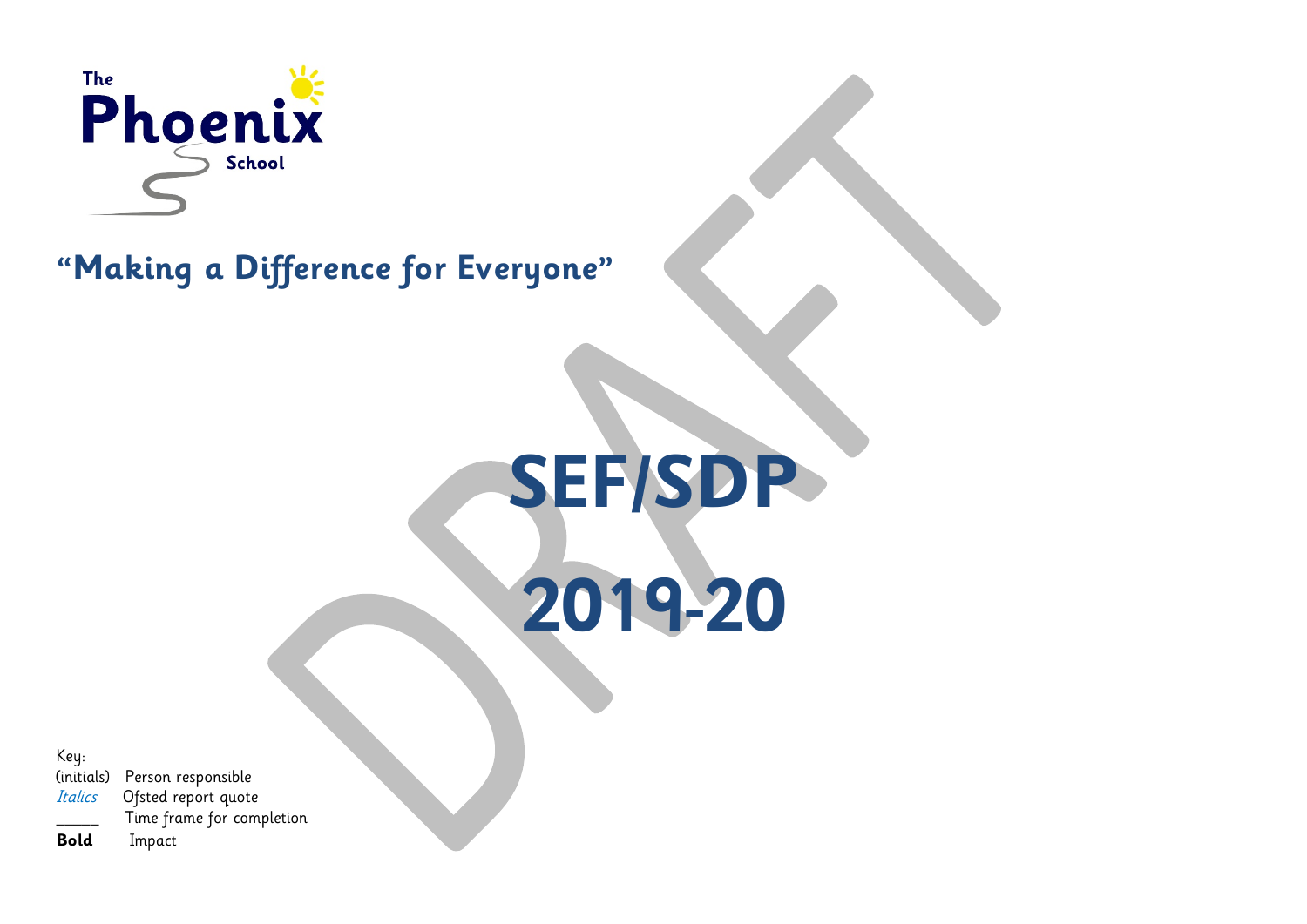

| <b>SECTIONS</b> | THE PHOENIX SCHOOL SUMMARY EVALUATION - NOVEMBER 2019                                                                                                                                                                                                                                 |
|-----------------|---------------------------------------------------------------------------------------------------------------------------------------------------------------------------------------------------------------------------------------------------------------------------------------|
|                 | We are a 153 place 3-19 non-maintained Special School, with a current NOR of 151 of which 8 are in our Early Years and 19 are in the sixth form. Our last inspection in                                                                                                               |
| Context of the  | September 2019 resulted in an Inadequate grade in all areas except Personal Development, for which the school was graded requires improvement.                                                                                                                                        |
| School          | All our pupils have an Education Health Care Plan (EHCP) issued by a local authority or access via an assessment placement. We are designated for pupils with complex                                                                                                                 |
|                 | and profound needs.                                                                                                                                                                                                                                                                   |
|                 | We are located across a split site (Clayton houses pupils in N-Y8 and is co-located with Cherry Lodge, a PCC Short Break provision, while Malborne houses Y9-Y14). We                                                                                                                 |
|                 | also run a community Hub within a local shopping precinct to facilitate WRL and community access for our young people.                                                                                                                                                                |
|                 | Pupils within school are from a range of different heritages, with 27 different home languages, it is representative of the City's population. We are proud of our rich cultural                                                                                                      |
|                 | diversity and celebrate this diversity through a range of cultural events involving all members of our learning community.                                                                                                                                                            |
| $\mathbf{A}$    | Strengths                                                                                                                                                                                                                                                                             |
| Quality of      | We believe in nurturing a collaborative working approach at the Phoenix School. The newly launched curriculum, learning pathways and provision at our school is a                                                                                                                     |
| Education       | culmination of our work with all stakeholders from families to external professionals. This reflects the leadership team's commitment to meeting individual needs and                                                                                                                 |
|                 | providing a fit for purpose, outcome focused provision. Curriculum targets are drawn, when and where possible from individual student EHCP outcomes (Evidenced by                                                                                                                     |
|                 | Family Group Reviews, Planning QA and AR meeting Autumn 2019 onwards).                                                                                                                                                                                                                |
|                 | We hold a strong knowledge base within some members of our staffing group with specialist knowledge, in some cases qualifications, in specific areas of need or learning                                                                                                              |
|                 | difficulties / disabilities (To be evidenced by our skills mapping exercise undertaken Spring 2020).                                                                                                                                                                                  |
|                 | We have a wide resource catalogue, including some ICT technologies and both high and low tech sensory equipment.                                                                                                                                                                      |
|                 | The school fosters strong links with Health and Social care colleagues who are supporting the changes to policy, protocol and practice. The leadership has a firm                                                                                                                     |
|                 | commitment to gaining the most up to date input from other professionals (evidenced by reports and EHCP contributions).                                                                                                                                                               |
|                 | The Quality of education provided has been thoroughly reviewed, evaluated and reflected upon to inform change to improve outcomes for pupils.                                                                                                                                         |
| B               | Strengths                                                                                                                                                                                                                                                                             |
| Behaviour and   | Attendance is below the national average at 88% for Special schools. Unauthorised absence is higher than the national average for Special Schools (Census 2014-15                                                                                                                     |
| attitudes       | 1.9%). The headline influencing factors are due to travel to parent's country of origin for extended periods of time and medical needs. Holidays in term time are no longer<br>authorised and attendance letters are issued at the direction of the leadership team after discussion. |
|                 | Leadership recognise that the MIS had not been utilised effectively in the past to allow its use for attendance monitoring, this has been addressed and the system is now                                                                                                             |
|                 | being utilised to produce reports to inform decision making. First day absence checks are in place.                                                                                                                                                                                   |
|                 | The leadership team have implemented new systems for recording and reporting utilising apps alongside statutory paper-based system. These are in the implementation                                                                                                                   |
|                 | stage and are still becoming embedded (Evidence by use of Bound and Numbered Book & Medical Tracker).                                                                                                                                                                                 |
| $\mathbf{C}$    | Strengths                                                                                                                                                                                                                                                                             |
| Personal        | The school's ethos promotes British values and prepares pupils for life in modern Britain, nurturing- respect, tolerance, individuality and democracy (School council, PHSCE                                                                                                          |
| Development     | (wellbeing), The World Around Us).                                                                                                                                                                                                                                                    |
|                 | Leaders are working to ensure that pupils feel safe and valued. We have an active School Council each year who speak as a voice for our young people using a total                                                                                                                    |
|                 | communication approach, including representing us at Local Offer consultation groups.                                                                                                                                                                                                 |
|                 | Pupils are taught how to keep themselves safe from risk within school, the community and online (Protective behaviours, SRE and PHSE).                                                                                                                                                |
|                 |                                                                                                                                                                                                                                                                                       |
|                 |                                                                                                                                                                                                                                                                                       |
|                 | Page 2 of 13                                                                                                                                                                                                                                                                          |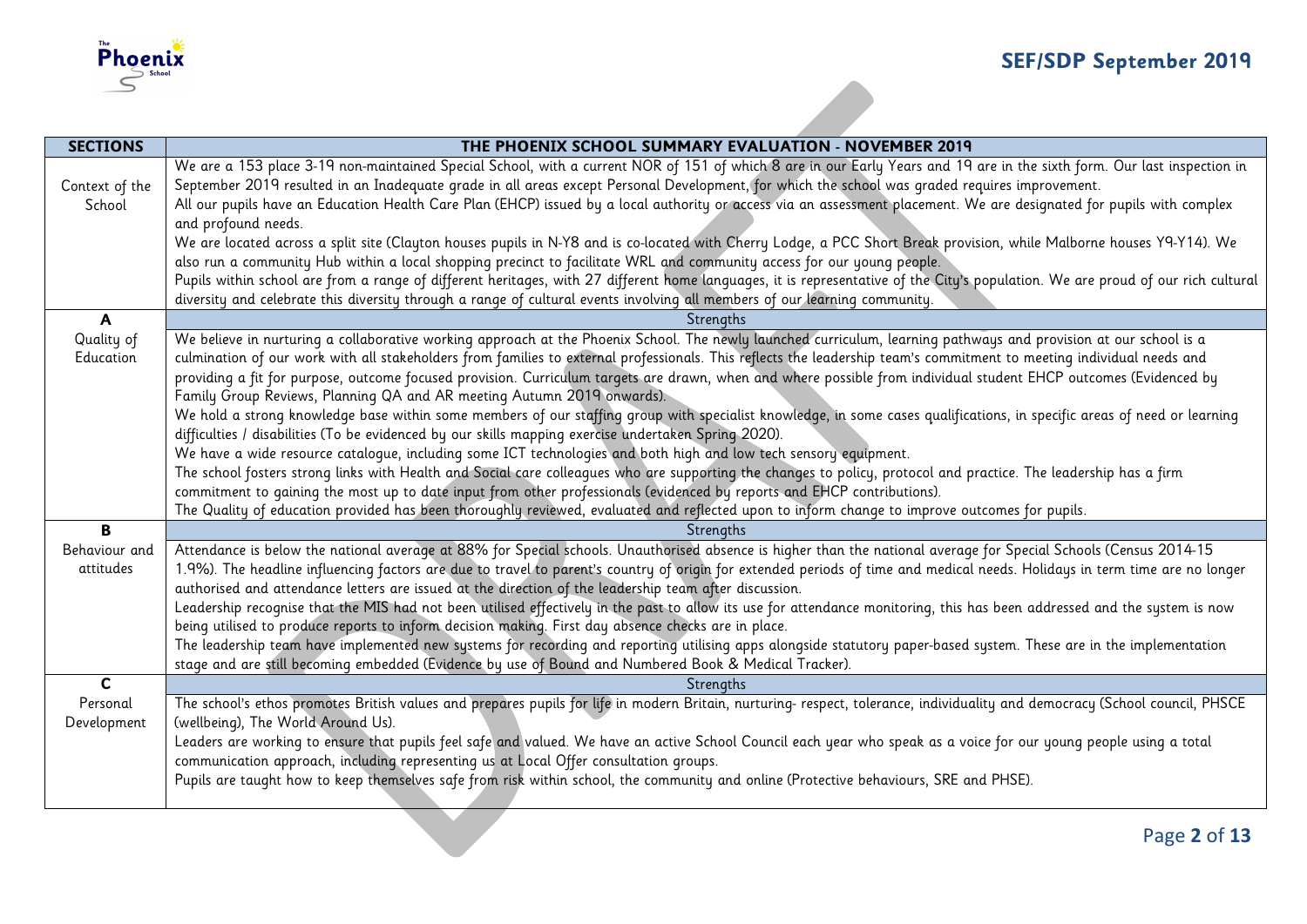

|                      | tutor, Horticulture, Forest Schools, Play Therapy, Hub, Music Therapy, Lego Therapy, Aromatherapy, Early Vocalisers Group, Shakespeare Performances and School Choir.                                                                        |
|----------------------|----------------------------------------------------------------------------------------------------------------------------------------------------------------------------------------------------------------------------------------------|
| D                    | Strenaths                                                                                                                                                                                                                                    |
| Leadership and       | Schools arrangements for Safeguarding are becoming effective, the current leadership share a culture of relentless vigilance (evidenced reporting and recording procedures).                                                                 |
| management           | The school is on a journey of change.<br>Leaders share a vision for excellence and have ambitious aspirations for all our pupils. QA systems (Teaching, Learning & Assessment) are evolving and they are starting to                         |
|                      | become embedded to monitor staff performance. QA outcomes feed CPD and drive improvement in practice.                                                                                                                                        |
|                      | A skills-based curriculum has been developed which links to areas of interest and the locality (Evidenced by curriculum map) The school began the implementation of this in                                                                  |
|                      | September 2019 it is becoming embedded.                                                                                                                                                                                                      |
|                      | Leaders have an ongoing passionate commitment to improving provision and the lives of the children and young people in our school, alongside an unwavering commitment                                                                        |
|                      | to the safequarding of all pupils.                                                                                                                                                                                                           |
| E.                   | Strengths                                                                                                                                                                                                                                    |
| <b>Early Years</b>   | Leadership and Teaching is Early Years is further on in it's implementation journey in comparison the rest of the school. Staff are engaging well with the use of new                                                                        |
| Foundations<br>Stage | technologies to evidence and track the progress of children (Evidenced by use of Evidence for Learning).<br>Behaviour for learning and conduct of pupils is appropriate to the complexity of needs. (Evidenced by individual pupil records). |
|                      | Some Pupils make accelerated progress from starting point (Evidenced by individual progress from starting points, this is especially evident in relation to physical                                                                         |
|                      | development and communication development).                                                                                                                                                                                                  |
|                      |                                                                                                                                                                                                                                              |
|                      | A stimulating environment organised around pupil interest and the curriculum is becoming evident with an aspiration to provide rich, varied and imaginative experiences for                                                                  |
|                      | learners.                                                                                                                                                                                                                                    |
|                      | Rigorous and meaningful use of developmental assessments and baselining has begun, informed by short and narrative observations and beginning to completed with plans                                                                        |
|                      | to work collaboration with families (Evidenced by EYFS profiles).                                                                                                                                                                            |
| F.                   | Teachers use EHCP targets within planning to meet the individual needs of the children.<br>Strengths                                                                                                                                         |
| Post 16              | Post 16 provision is now acutely focussed on Preparation for Adulthood.                                                                                                                                                                      |
|                      | Provision and timetables are planned on an individual basis driven by aspirational outcomes (Evidenced by EHCPs and timetables).                                                                                                             |
|                      | A full curriculum review was undertaken resulting in the new Post 16 curriculum offer.                                                                                                                                                       |
|                      | Use of our community Hub to allow for 'real world' experience of employment within a community environment.                                                                                                                                  |
| G                    | The school judges the overall effectiveness to be Inadequate because:                                                                                                                                                                        |
| Overall              | The quality of Education is Poor<br>$\bullet$                                                                                                                                                                                                |
| Effectiveness        |                                                                                                                                                                                                                                              |
|                      | Page 3 of 13                                                                                                                                                                                                                                 |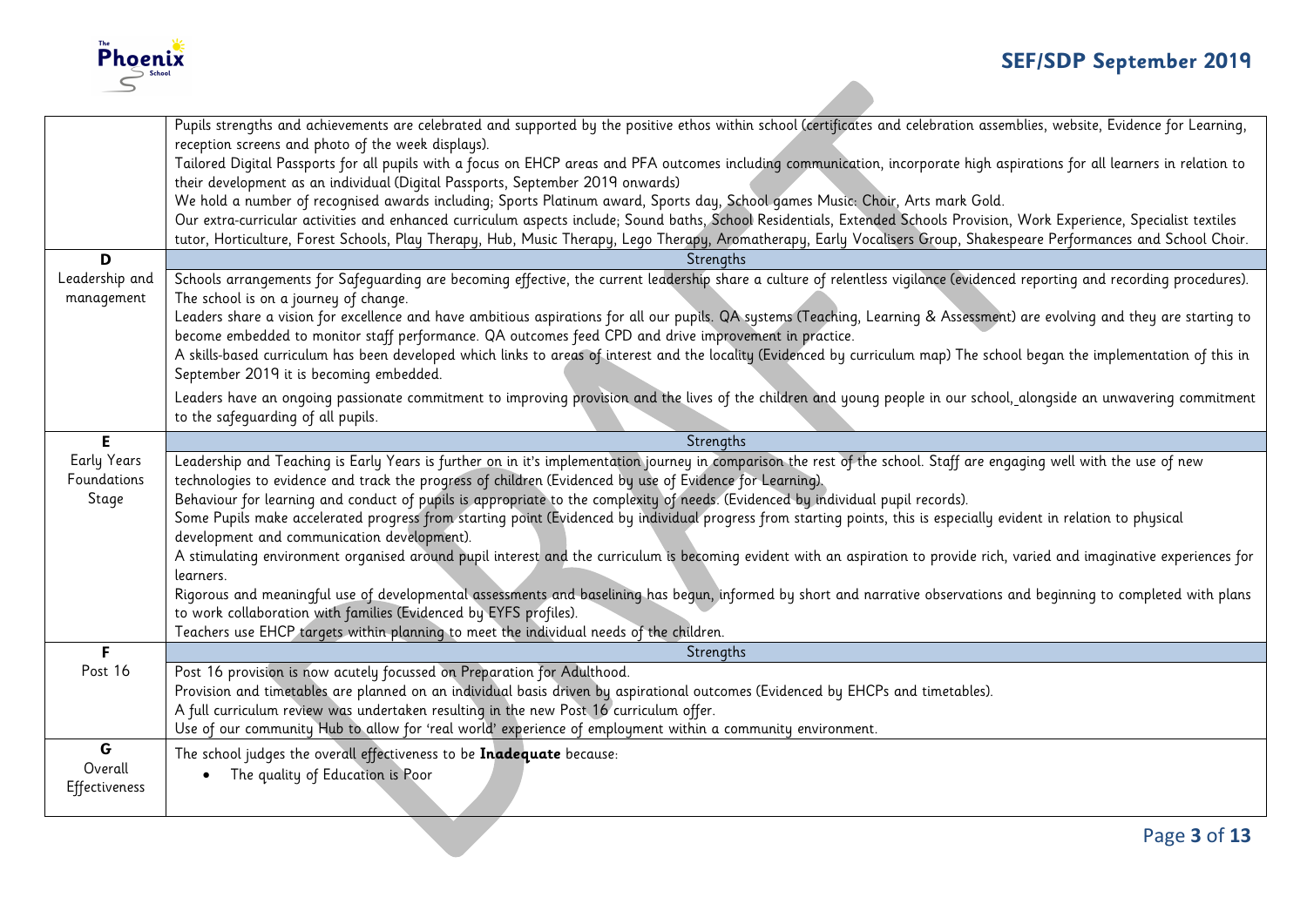

|                                         | Safequarding is becoming effective, but historic issues continue to require urgent remedial actions to ensure that the workforce have been recruited safely. The<br>$\bullet$<br>school is on target to achieve these necessary remedial actions by the end of December 2019.                                                                                                                                                                                                                                                                                                                                                                                                                                                                                                                                                                                                                                                                                                                                                                                                                                                                                                                                                                                                                                                                                                                                                                                                                                                                                                                                                                                                                                                                                                                                                                                                                                                                                                                                                                                                                                                                                                                                                                                                                                                                                                                                                                          |
|-----------------------------------------|--------------------------------------------------------------------------------------------------------------------------------------------------------------------------------------------------------------------------------------------------------------------------------------------------------------------------------------------------------------------------------------------------------------------------------------------------------------------------------------------------------------------------------------------------------------------------------------------------------------------------------------------------------------------------------------------------------------------------------------------------------------------------------------------------------------------------------------------------------------------------------------------------------------------------------------------------------------------------------------------------------------------------------------------------------------------------------------------------------------------------------------------------------------------------------------------------------------------------------------------------------------------------------------------------------------------------------------------------------------------------------------------------------------------------------------------------------------------------------------------------------------------------------------------------------------------------------------------------------------------------------------------------------------------------------------------------------------------------------------------------------------------------------------------------------------------------------------------------------------------------------------------------------------------------------------------------------------------------------------------------------------------------------------------------------------------------------------------------------------------------------------------------------------------------------------------------------------------------------------------------------------------------------------------------------------------------------------------------------------------------------------------------------------------------------------------------------|
|                                         |                                                                                                                                                                                                                                                                                                                                                                                                                                                                                                                                                                                                                                                                                                                                                                                                                                                                                                                                                                                                                                                                                                                                                                                                                                                                                                                                                                                                                                                                                                                                                                                                                                                                                                                                                                                                                                                                                                                                                                                                                                                                                                                                                                                                                                                                                                                                                                                                                                                        |
|                                         | <b>NEXT STEPS</b>                                                                                                                                                                                                                                                                                                                                                                                                                                                                                                                                                                                                                                                                                                                                                                                                                                                                                                                                                                                                                                                                                                                                                                                                                                                                                                                                                                                                                                                                                                                                                                                                                                                                                                                                                                                                                                                                                                                                                                                                                                                                                                                                                                                                                                                                                                                                                                                                                                      |
| $\mathbf{A}$<br>Quality of<br>Education | Ofsted Sept 2019:<br>The curriculum that leaders have designed is very new. Curriculum plans are not established. Leaders need to make sure that there are appropriate plans in place for<br>all subjects. Leaders need to ensure that these are adhered to by all teachers.<br>The use of pupils' EHC plans is not good enough. Too many teachers do not plan for what each pupil needs to learn. Pupils do not make the steps of progress that<br>they should. Leaders know that the quality of the EHC plans is not suitable. They now need to make sure that the quality improves rapidly. Leaders need to ensure<br>that pupils receive the best-quality provision that meets pupils' needs.<br>■ Too many teachers and support staff do not have the necessary training to help pupils with profound SEND learn well. More specialist training is required for staff.<br>More appropriate resources are required for pupils to access learning activities at their level.<br>External QA process to ensure internal judgements are secure:<br>1. Commission external, independent review to inform next steps in development planning and ensure the very best offer is in place to meet the needs of all pupils<br>$(CW)$ .<br>Impact: external report feeds into 2020-21 SDP and externally moderated and tested SEF judgements are secure so that leaders can plan strategically to<br>bring about improvements for pupils<br>2. Clear cycle of QA and expectations at all leadership levels (curriculum, T&L and strategic) is in place, for which the outcome directly impacts on the quality of<br>education and lived experiences of our pupils (AS)<br>a. Implementation of two-tiered teaching and learning QA; Termly Family Group Review with each teaching team for the mapping of educational provision<br>(CW, AS, SN, SM) and termly Pupil Progress Review between each family lead teacher and AS by Spring 2020<br>b. Implement and embed a scrutiny of planning cycle as part of QA of curriculum delivery, breadth and use of individual EHCP targets (AS) by Nov 2019<br>Use of reqular lesson visits with clear, defined purpose to monitor the quality of provision across the school (AS/SN/SM) implemented by Nov 2019 then<br>C.<br>ongoing<br>d. Use of learning walks with clear focus on organisational and pastoral elements that support learning and engagement (SM & SN) implemented by Oct<br>2019 then ongoing |
|                                         | e. Twice yearly data capture points for individual pupil progress to analysis (AS) by Feb 2020 & July 2020<br>Ongoing monitoring of Evidence for Learning assessment recording system, reviewed with Family Group Leads termly as a part of Pupil Progress Reviews<br>(AS) implemented by Nov 2019 then termly                                                                                                                                                                                                                                                                                                                                                                                                                                                                                                                                                                                                                                                                                                                                                                                                                                                                                                                                                                                                                                                                                                                                                                                                                                                                                                                                                                                                                                                                                                                                                                                                                                                                                                                                                                                                                                                                                                                                                                                                                                                                                                                                         |
|                                         | Impact: enhanced outcomes for pupils demonstrated by qualitative data including teacher judgement, case studies and multiple sources of<br>observational evidence.                                                                                                                                                                                                                                                                                                                                                                                                                                                                                                                                                                                                                                                                                                                                                                                                                                                                                                                                                                                                                                                                                                                                                                                                                                                                                                                                                                                                                                                                                                                                                                                                                                                                                                                                                                                                                                                                                                                                                                                                                                                                                                                                                                                                                                                                                     |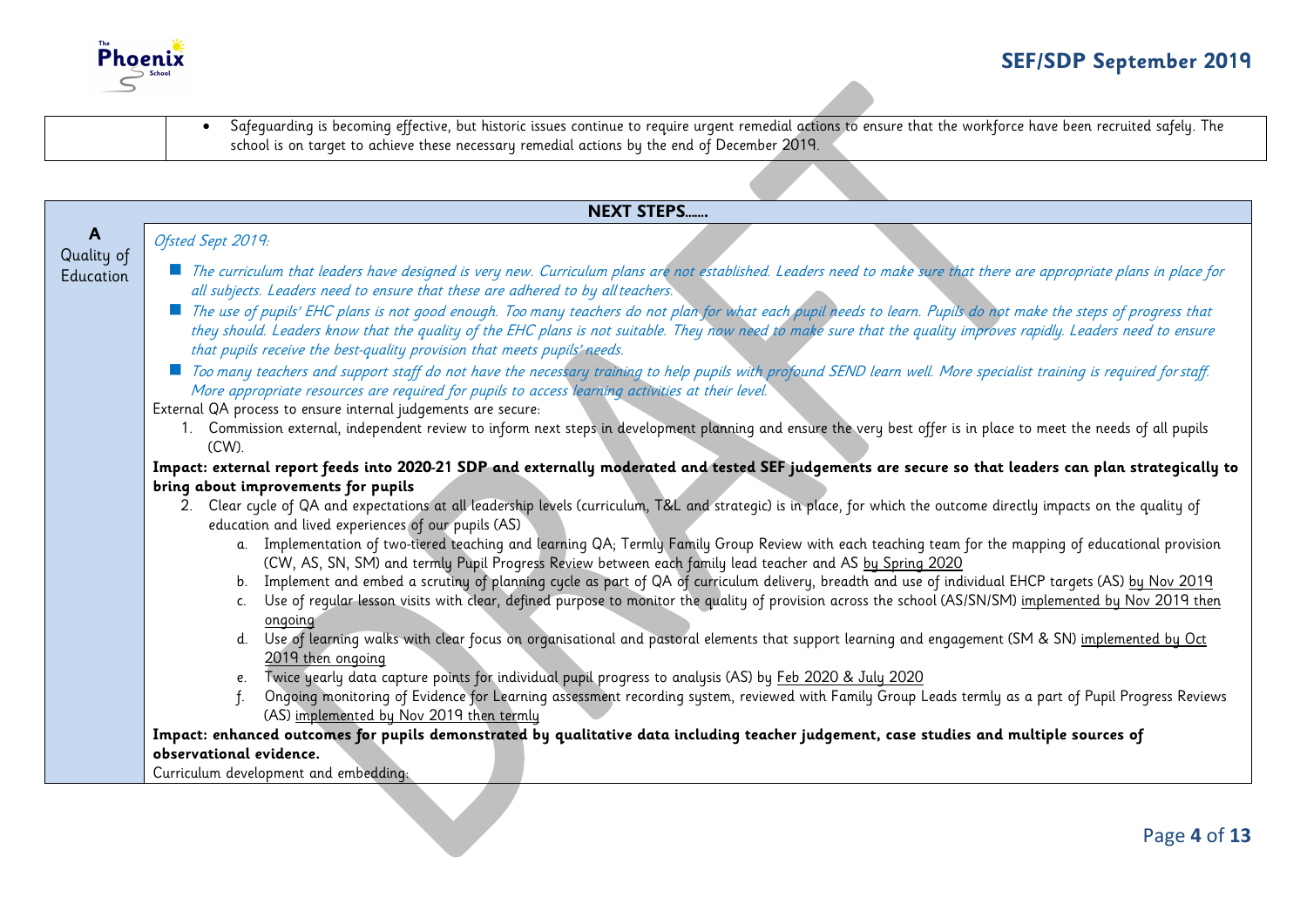

3. Forming of cross-Key Stage curriculum teams for each of our areas of learning, as an organisation tool for our curriculum development (SLT). Dedicated meeting time will be given fortnightly to developing the curriculum, which will be driven and coordinated by a lead teacher for each curriculum team. By Oct 2019 a. Continuous review of the skills base within our curriculum document, tailoring target guidance to reflect the developmental progression of our cohort of pupils (AS, Curriculum Teams). Specific areas of focus will be around; Phonics, Fine and Gross motor skills, Attention and Engagement, Sounds of Intent. Ongoing 2019-20 **Impact: So that pupils each have further individualisation of their daily provision through the increased accuracy of our curriculum document and staff's enhanced knowledge of educational development across all key stages.** 4. Embedding of practices concerning the translation of long and medium term planning to the short term. Full implementation of the lesson plan proforma developed in the previous year (AS, Teaching Staff) implemented by Sept 2019 then termly **Impact: So that pupils have teachers that plan lessons that will evidence the links between the curriculum document (LTP and MTP) and demonstrate the consistency and quality of impact evaluations of lessons and how this informs future planning.** 5. Professional Development programme to support Practice and Pedagogy – incorporating external specialists when and where needed to review current provision, followed by design and delivery of bespoke CPD package for Teachers and support staff. Planned so far for all staff involved in T&L: a) Phonics (letters and sounds phases 1-3) (CW) by Feb 2020 b) ICWs (CW & SP) by Feb 2020 c) PMLD (AS & YG) by Mar 2020 **Impact: Pupils are taught by teachers and supported by teaching assistants with the correct skills and knowledge base to enhance their learning.** 6. Planning for success – use of EHCP targets to inform and guide lesson planning (AS) implemented across all Family Groups by Jan 2020 **Impact: Pupils have tailored learning opportunities through their curriculum to prepare them for their next stage in learning and adult life.** 7. Joint, cross-phase moderation of Evidence for Learning- introduction of WAGOLL by April 2020, then termly. **Impact: Pupils have teachers who have a clear understanding of the school's assessment system, who use this knowledge to plan for their individual development** Outcomes: 8. EHCPs a. Implementation of an outcome mapping document to guide teachers in developing individually aspirational outcome targets for pupils (Devised AS, implemented SM, SN), Impact: upon QA sampling (AS) an overall increase in the consistency of the quality of EHCP outcome targets and achievement of small steps within outcomes (link to 2. Tracker). By October 2019 then ongoing. b. Review of the annual review report written by teachers to improve the format, shifting focus to highlighting 'acquired strengths' and progress towards end of Key Stage outcomes (AS). By Sept 2019 c. Implementation of new/revised EHCP target overview sheet for immediate implementation and embedding into curriculum planning in for each individual pupils, which upon its completion will form part of their individual Digital Passport. (Devised AS, implemented SLT) by Oct 2019 d. Full revision of each EHCP as part of annual review cycle to ensure it is fit for purpose and high-quality utilising electronic EHCP, revised Section L and newly implemented level of administration support. (SLT) by Sept 2019, completed for all pupils by July 2020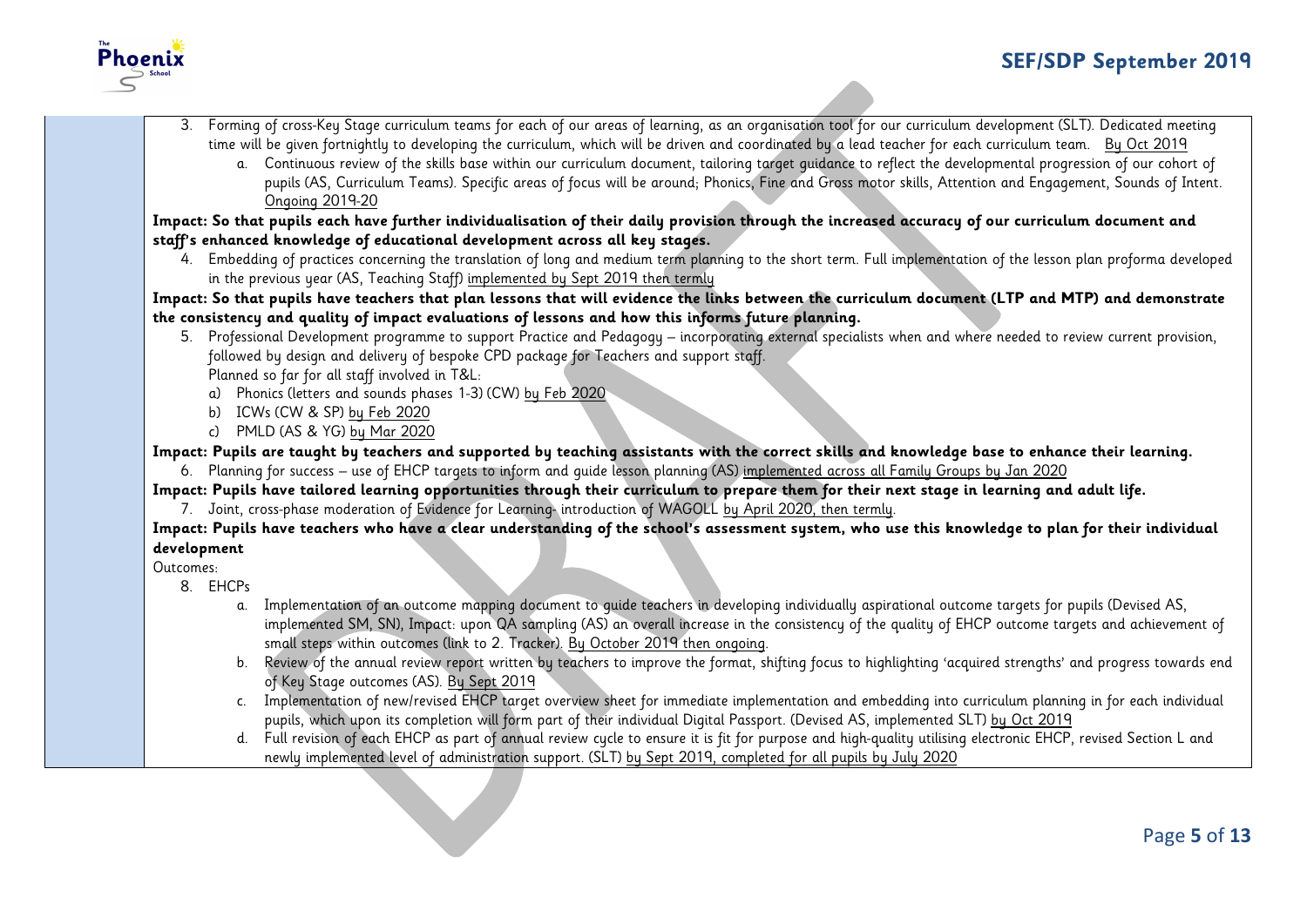

**Impact: Increased confidence placed upon teacher judgement by SLT, improved scaffolding of discussions with families about their child's evidenced achievements by class teachers and improved efficiency of the review process. Pupils have EHCPs that reflect their individual needs, they incorporate aspirational targets which are embedded into the curriculum they experience which, in turn support their preparation for adult life**.

IEB involvement = moderation of  $SLT$  QA Judgements

**Ongoing Evaluation: Autumn:**

**Spring:**

**Summer:**

|                   | <b>NEXT STEPS</b>                                                                                                                                                                                                                             |
|-------------------|-----------------------------------------------------------------------------------------------------------------------------------------------------------------------------------------------------------------------------------------------|
| B                 | There are too many different systems for recording behaviour and welfare incidents, including where a member of staff has needed to physically intervene.                                                                                     |
| <b>Behaviours</b> | Leaders cannot analyse these well to see what is working and what needs to change for a pupil. Leaders have changed the behaviour policy. Staff need to follow                                                                                |
| and               | the newly agreed approaches.                                                                                                                                                                                                                  |
| Attitudes         | Embed new behaviour practice:                                                                                                                                                                                                                 |
|                   | 1. Implementation of new school-wide Behaviour Policy                                                                                                                                                                                         |
|                   | a. Development of a behaviour plan that provides clear quidance, support and ethos to all staff working within the school (CW) by Sept 2019                                                                                                   |
|                   | Planning and delivery of a series of whole-school training workshops around the new Behaviour Policy and agreed positive support practice (SN) by Oct<br>b.<br>201 <sup>c</sup>                                                               |
|                   | c. The implementation and embedding of a school-wide 'protective behaviours' approach, following on from initial training in the previous academic year.                                                                                      |
|                   | All staff will have a clear understanding on agreed practice and how to keep themselves and others safe (Evidenced by observations of ongoing practice                                                                                        |
|                   | and training records). (SN) training July 2019 for implementation Sept 2019 onwards                                                                                                                                                           |
|                   | Embedding of positive support language across the school thought our Team Teach refresher training for all staff this academic year (SM/BP) from Sept                                                                                         |
|                   | 2019 onwards                                                                                                                                                                                                                                  |
|                   | e. Learning walks and lesson visits utilised to QA the consistent implementation of the whole school behaviour policy, introducing use of use of TA feedback<br>slips in addition to LW and LV written feedback. (SLT) Jan 2020 then ongoing. |
|                   | Impact: Pupils and staff feel safe, valued, listen to and respected due to a consistent and shared approach to positive support within the school                                                                                             |
|                   | Systems and structures:                                                                                                                                                                                                                       |
|                   | Implementation of Medical tracker and MyConcern<br>2.                                                                                                                                                                                         |
|                   | Roll out of Medical Tracker with staff at all levels (AS) Sept 2019<br>a.                                                                                                                                                                     |
|                   | Analysis of strategic analysis of incidents to develop a strategic overview and allow for behaviour analysis (SM) Half termly - Autumn 2019 onwards<br>b.                                                                                     |
|                   | Introduction of 1 page, 'red book' quides to ensure staff complete the bound and numbered book with accurate information and appropriate detail (SM) by                                                                                       |
|                   | Nov 2019                                                                                                                                                                                                                                      |
|                   | d. Removal of all school wide paper-based reporting and recording in relation to behaviour that challenged, incidents, accidents and injury to remove confusion                                                                               |
|                   | (CW) by Aut 2019                                                                                                                                                                                                                              |
|                   |                                                                                                                                                                                                                                               |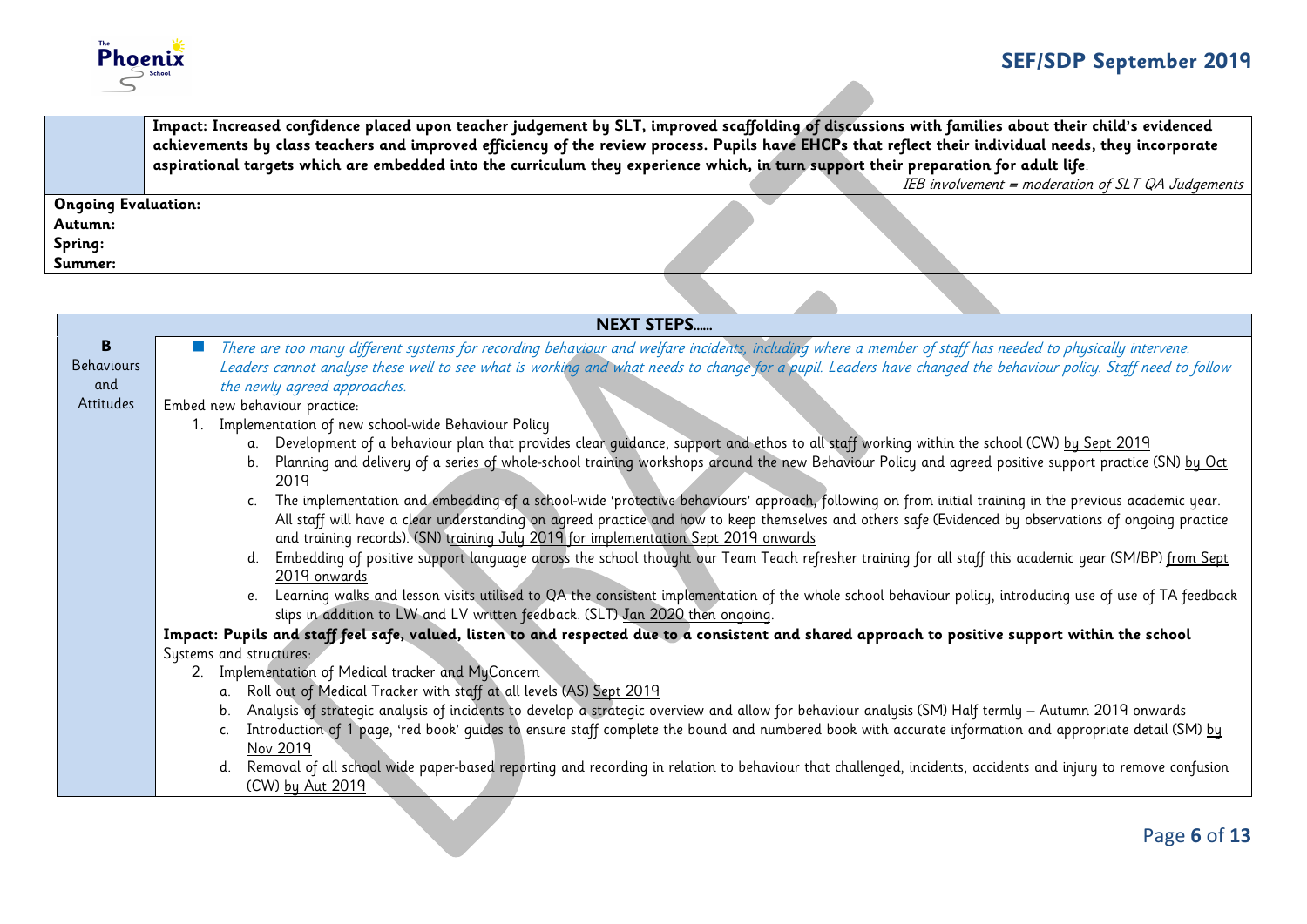

|         | Impact: staff have clear mechanisms for reporting and recording to ensure that timely and accurate information is stored and analysed to inform               |  |  |
|---------|---------------------------------------------------------------------------------------------------------------------------------------------------------------|--|--|
|         | future planning and positive support plans for pupils                                                                                                         |  |  |
|         | Review Vision and ethos:                                                                                                                                      |  |  |
|         | 3. Whole school vision and ethos review completed with school community.                                                                                      |  |  |
|         | Development of an innovative, inspirational and ambitious values and mission statement for the school that reflects the needs and dynamics of a diverse<br>α. |  |  |
|         | special school community. (Evidenced by whole staff input during minutes meetings, notes from school council sessions and a completed values and              |  |  |
|         | mission statement document) (SLT) by July 2020                                                                                                                |  |  |
|         | Impact: A shared vision influences the actions of all within the school community to support pupils to progress academically and flourish                     |  |  |
|         | <b>Ongoing Evaluation:</b>                                                                                                                                    |  |  |
| Autumn: |                                                                                                                                                               |  |  |
| Spring: |                                                                                                                                                               |  |  |
| Summer: |                                                                                                                                                               |  |  |
|         |                                                                                                                                                               |  |  |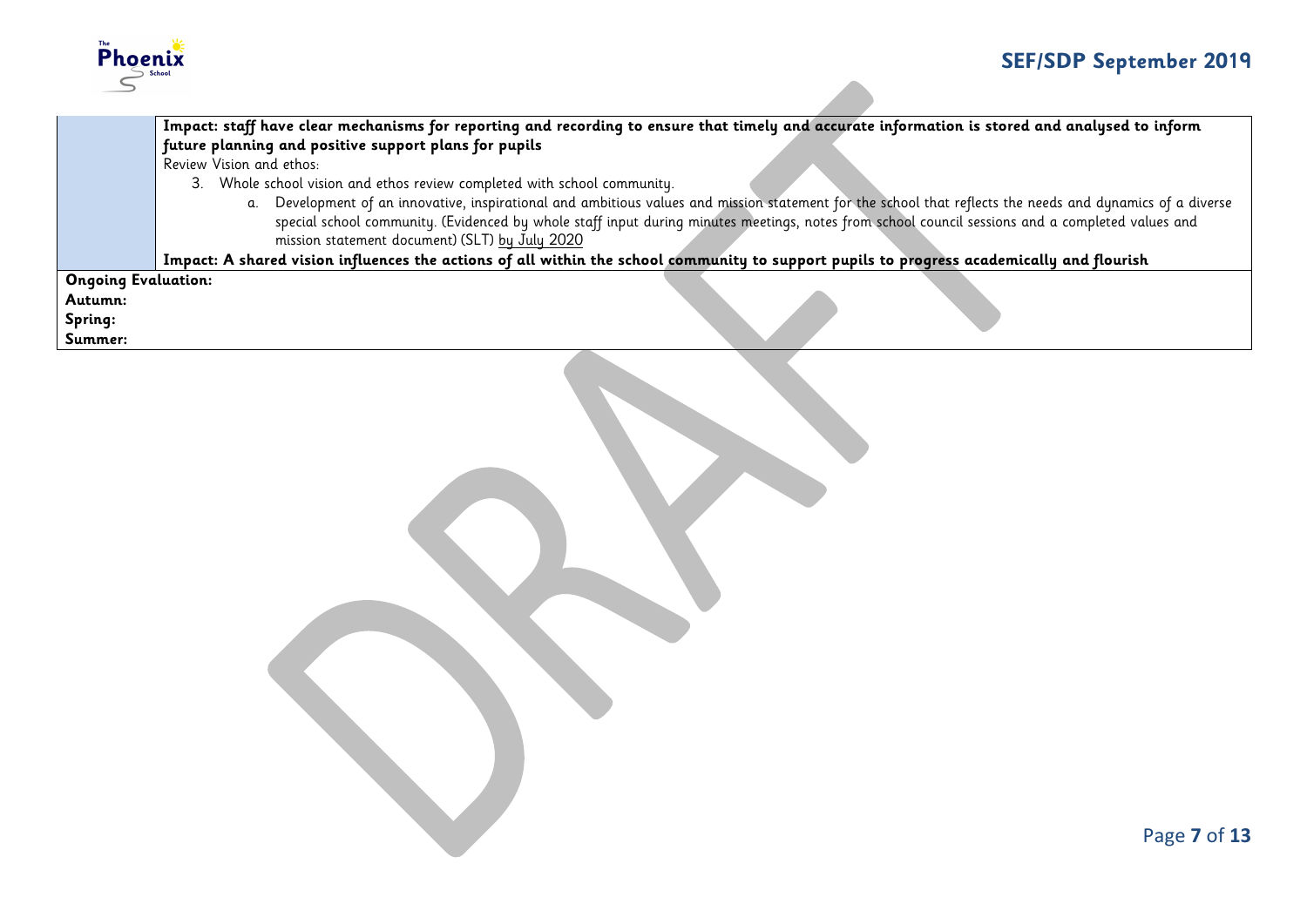

# **NEXT STEPS…….**

| $\mathbf{C}$ | Wellbeing:                                                                                                                                                                       |
|--------------|----------------------------------------------------------------------------------------------------------------------------------------------------------------------------------|
| Personal     | 1. We will embed the use of medical tracker across the school for the sharing of information, care plans, signing in of medications and reporting of administration.             |
| Development  | (MWT)                                                                                                                                                                            |
|              | a. Whole school training will be in place for administration of medications and medical tracker recording systems, including first aid (AS). By Sep 2019                         |
|              | 2. Competency training<br>a. Enteral feeding and specialist medical intervention will be supported with training from the specialist community nursing team where required (AS). |
|              | Starting Sept 2019 then ongoing                                                                                                                                                  |
|              | b. All staff completing these tasks will have competency refreshers and be signed off for the individual pupils they support. (AS) Annually                                      |
|              | Impact: Pupils are supported by well trained, competent staff in relation to their medical needs which in turn allows them to access the curriculum                              |
|              | Medical Welfare Team                                                                                                                                                             |
|              | 3. The implementation of a medical welfare team who will be strategically led to support across school with training, medical and educational enrichment for pupils              |
|              | with complex disabilities (AS, MWT). By September 2019                                                                                                                           |
|              | Impact: Teachers are supported in meeting the medical needs of pupils, allowing them to focus on Teaching and Learning to support pupils progress                                |
|              | and strong outcomes                                                                                                                                                              |
|              | 4. Protective behaviours:                                                                                                                                                        |
|              | Dissemination of Protective Behaviours Training to staff (SN) By Sept 2019                                                                                                       |
|              | b) FSW access to full 2 day training course (SN) By Summer 2020                                                                                                                  |
|              | c) Development of a culture of 'safe challenge' between staff (SN) Sept 2019 onwards                                                                                             |
|              | Impact: Pupils are supported by a team of staff who are positive in their support of them and of each other. The school has a culture of safety, where                           |
|              | safe challenging is not only expected, but welcomed to support the very best outcomes for all pupils<br>SRE:                                                                     |
|              | 5. Access the support of ABC who we have employed to deliver bespoke SRE sessions with our Key Stage 4 and Post 16 young people, with support from our                           |
|              | Wellbeing curriculum team (SM). By October 2019                                                                                                                                  |
|              | Impact: Pupils have high quality learning experiences from a specialist to give them the skills they need to keep themselves safe                                                |
|              | Enrichment opportunities:                                                                                                                                                        |
|              | 6. As a part of our extended curriculum aspects we will continue to employ and support specialist teachers, tutors and professionals in the following areas;                     |
|              | Janice - Design Technology                                                                                                                                                       |
|              | Eleanor - Music and Sound<br>ä.                                                                                                                                                  |
|              | Ruth - Arts<br>iii.                                                                                                                                                              |
|              | Hydrotherapy<br>iv.                                                                                                                                                              |
|              | Sensory room<br>V.                                                                                                                                                               |
|              | Rebound Therapy<br>vi.<br>Play Therapy                                                                                                                                           |
|              | vii.<br>Music Therapy<br>viii.                                                                                                                                                   |
|              | Jim - Horticulture<br>ix.                                                                                                                                                        |
|              |                                                                                                                                                                                  |
|              | Page 8 of 13                                                                                                                                                                     |
|              |                                                                                                                                                                                  |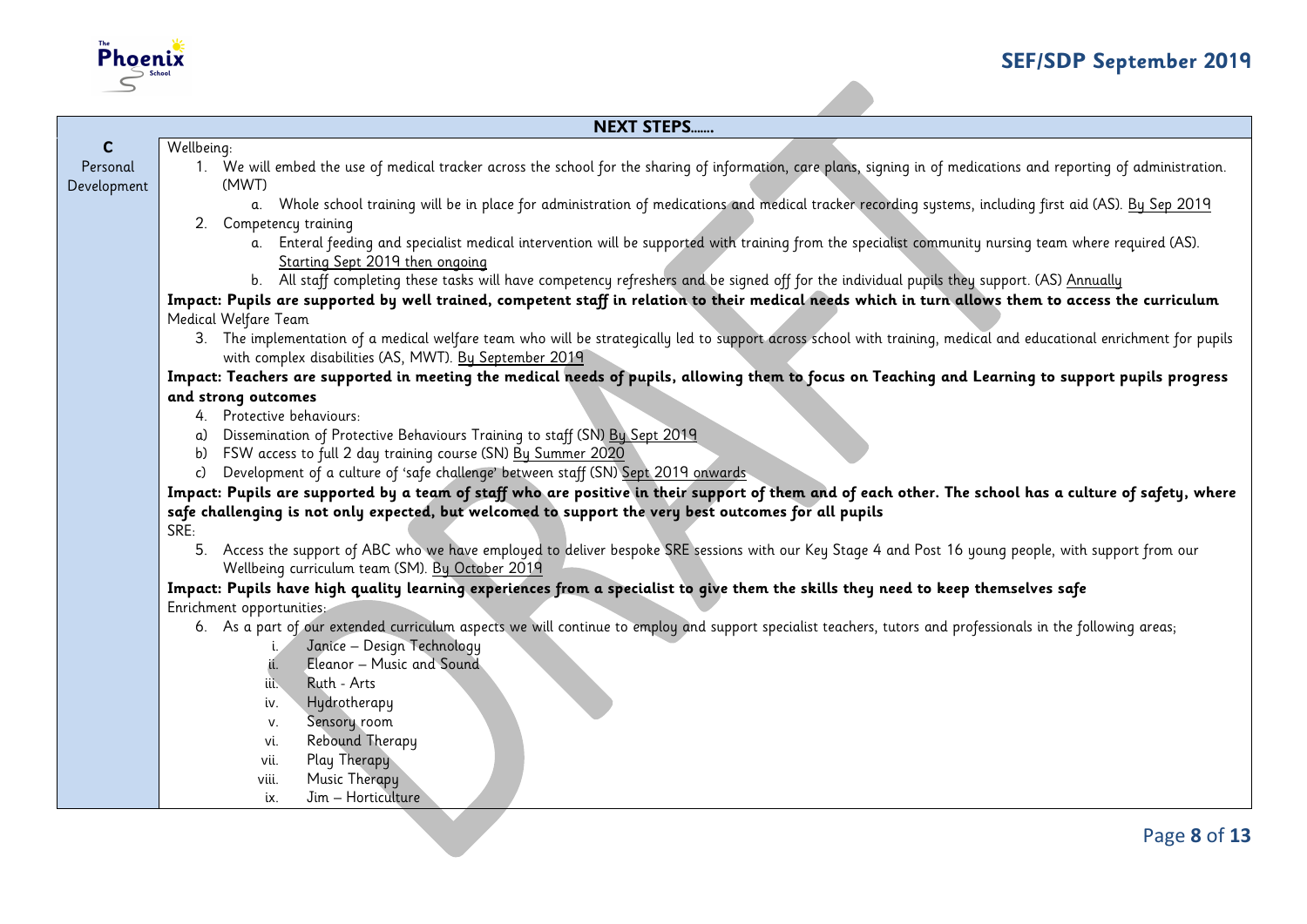

|                            | Horse riding for the Disabled<br>X.                                                      |
|----------------------------|------------------------------------------------------------------------------------------|
|                            | Impact: Pupils have access to appropriate enrichment opportunities within the school day |
| <b>Ongoing Evaluation:</b> |                                                                                          |
| Autumn:                    |                                                                                          |
| Spring:                    |                                                                                          |
| Summer:                    |                                                                                          |
|                            |                                                                                          |
|                            |                                                                                          |

|                                      | <b>NEXT STEPS</b>                                                                                                                                                                                                                                                                                                                                                                                                                                                                                                                               |  |
|--------------------------------------|-------------------------------------------------------------------------------------------------------------------------------------------------------------------------------------------------------------------------------------------------------------------------------------------------------------------------------------------------------------------------------------------------------------------------------------------------------------------------------------------------------------------------------------------------|--|
| D<br>Leadership<br>and<br>management | Safequarding procedures and processes for the recruitment of staff have notbeen rigorous and robust for some time. New staff who have been employed have not<br>been correctly checked in line with statutory expectations. Leaders need external support from the local authority to review all procedures and ensure that<br>appropriate checks have been made. The training of staff needs to be prioritised. Leaders need to regularly review the quality of child protection practices to<br>continue to improve the safeguarding culture. |  |
|                                      | Safeguarding                                                                                                                                                                                                                                                                                                                                                                                                                                                                                                                                    |  |
|                                      | Embedding the use of My Concern across the school                                                                                                                                                                                                                                                                                                                                                                                                                                                                                               |  |
|                                      | All staff will know how to report a concern in person, who to report to and how this should then be recorded (DSLs). By Oct 2019<br>All staff will be able to report a concern using My Concern (DSLs). By Oct 2019<br>b.                                                                                                                                                                                                                                                                                                                       |  |
|                                      | Displays in both staff rooms of the school will highlight the importance of using My Concern and the purpose within our school (PG/SM) By Sept 2019                                                                                                                                                                                                                                                                                                                                                                                             |  |
|                                      | External audit of school's use to check any gaps in practice and ensure it is used fully to safeguard pupils (HS) by Nov 2019 then termly<br>d.                                                                                                                                                                                                                                                                                                                                                                                                 |  |
|                                      | 2. Electronic signing in and out                                                                                                                                                                                                                                                                                                                                                                                                                                                                                                                |  |
|                                      | a. The introduction of a new electronic signing in and out system (InVentry) will be in place by Dec 2019 and used by all staff and visitors on the premises<br>(PN) by January 2020                                                                                                                                                                                                                                                                                                                                                            |  |
|                                      | Training will be provided to staff directly using the system and school-wide training will occur to inform all of agreed practice around visitors in the<br>building, access to the fob system and the safe challenge of visitors and external professionals (SN) by Jan 2020                                                                                                                                                                                                                                                                   |  |
|                                      | Review of SCR and QA of historic Safer Recruitment practices to ensure that pupils are supported by staff who are safe and appropriately vetted<br>$3_{-}$                                                                                                                                                                                                                                                                                                                                                                                      |  |
|                                      | Undertake audit of personnel files with new SBM to form an action plan (CW & PN) by Dec 2019<br>a.                                                                                                                                                                                                                                                                                                                                                                                                                                              |  |
|                                      | Plan and begin implementation of a cycle of DBS revisits. (PN) Autumn 2019<br>b.                                                                                                                                                                                                                                                                                                                                                                                                                                                                |  |
|                                      | Redesign the SCR template to provide a fit for purpose system (PN) by Sept 2019                                                                                                                                                                                                                                                                                                                                                                                                                                                                 |  |
|                                      | Revisit any gaps in personnel files to ensure all are fully compliant (PN) begin Sept 2019 and complete Feb 2020<br>4. CCTV on Clayton site entrance                                                                                                                                                                                                                                                                                                                                                                                            |  |
|                                      | a. Installation of CCTV supported access to site on both pedestrian and vehicle access gate to ensure that staff can check visitors to site before entering the<br>premises. (PN) by May 2020.                                                                                                                                                                                                                                                                                                                                                  |  |
|                                      | 5. Staff training                                                                                                                                                                                                                                                                                                                                                                                                                                                                                                                               |  |
|                                      | Training sessions to include 'lessons learnt' in relation to safeguarding concern Feb 2019. Including EVC, Behaviour Policy and Safeguarding update.<br>a.                                                                                                                                                                                                                                                                                                                                                                                      |  |
|                                      | (SN) by end of Oct 2019                                                                                                                                                                                                                                                                                                                                                                                                                                                                                                                         |  |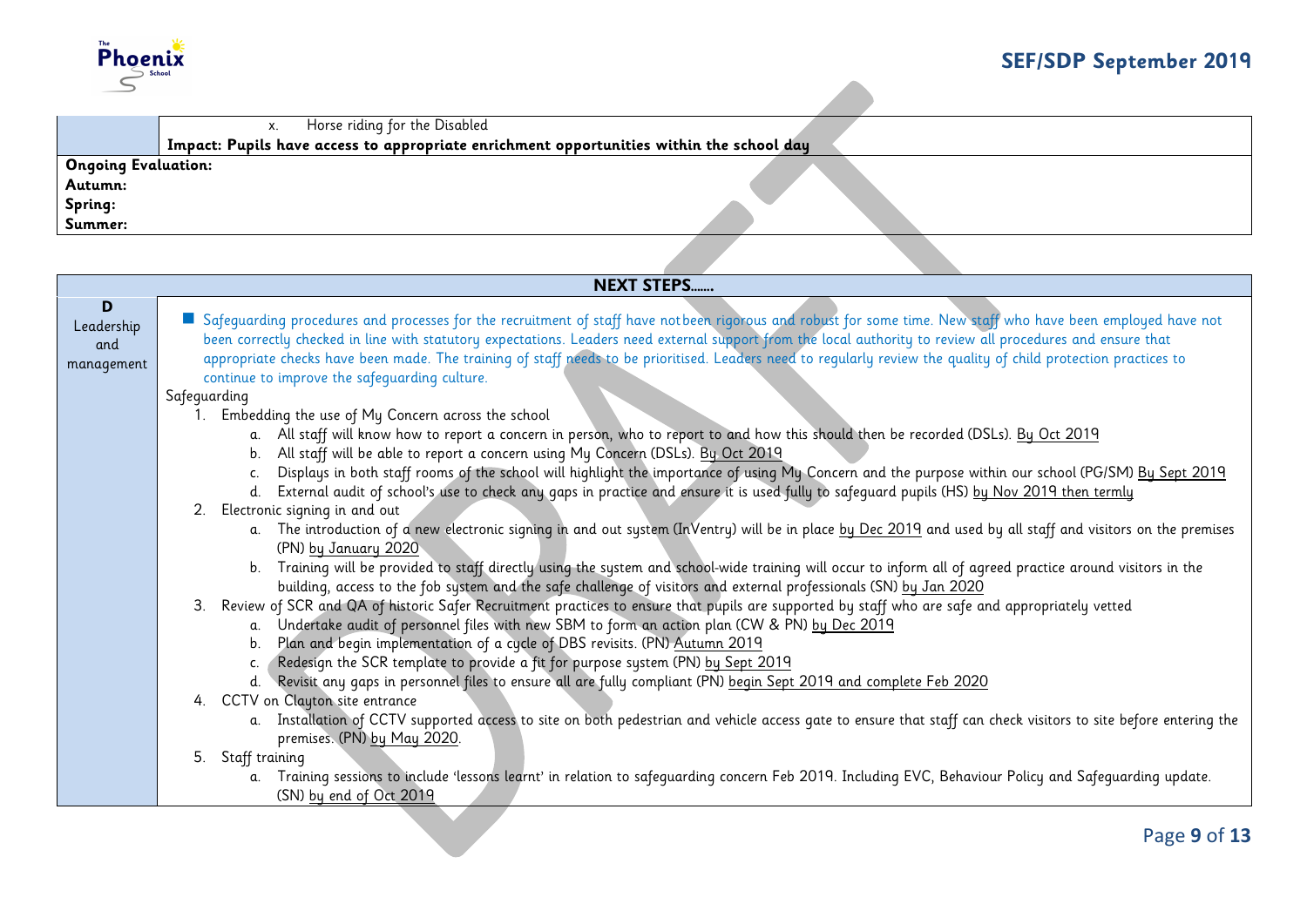

- b. Implementation of revised, centre specific TeamTeach refreshers in response to updated training materials, new Advanced Tutor and lessons learned. (SM & BP) Autumn 2019 onwards
	- c. New Manual Handling training implementation for all staff to ensure consistency in approach to supporting postural management (AS, VG & HC) By Dec 2019 then annually
	- d. Programme of managing and meeting medical needs training:
		- General medical update for all teachers & support staff training covering Asthma, Epi Pen, Diabetes and administration of medication (Nurse) Sept 2019
		- Specialist training for Medical Welfare Team on Managing Medications in Schools (AS) by Sept 2019
		- Pupil Specific training in relation to invasive procedures by specialist community nursing team (Nurse) Sept 2019, then ongoing.
		- Train the trainer in relation to paediatric first aid to allow greater flexibility in staff training (AS)
- 6. 2 days of Safeguarding and child protection training (additional INSET) to ensure all staff are aware of their duties in relation to KCSIE 2019 (CW) Oct 2019
- 7. Use of Every system for record keeping in relation to mandatory policy reading and sharing of documentation (PN) Oct 2019 onwards
- 8. External Audit of Safeguarding, by Autumn 2019 with revisits in Spring and Summer 2020 (CW)

#### **Impact: all staff are appropriately vetted, they conduct themselves in the manner and to the standards expected to ensure that pupils are safe and well cared for**

Raise the profile of the school and community engagement:

- 9. The head teacher will work to continue to develop regional and national links (CW)
	- a. Membership local school groups, teaching school alliances and national organisations (LA PfA Steering Groups, FLSE and Head Space for example) will support the school with a wider network of professional support and advice (CW) Sept 2019 onwards
- 10. Development of our media presence for the school to widen communication with and participation of parents (AS)
	- a. The implementation of electronic systems for communicating to parents will be a priority this academic year, this includes;
		- Introduction of Medical Tracker online reporting for Medication administration, care plans and first aid reporting to families (AS) by October 2019, live with families February 2020).
		- Use of Evidence for Learning across the school following success in Early Years to share success and achievement with families (AS) by November 2019, Live with families May 2020
		- Redesign of the school website (AS & CW) Nov 2019, live Dec 2019
		- Implementation of school social media to share successes and information (AS) by January 2020
- 11. Parent/carer access to Evidence for Learning (AS)
	- a. Following an initially reporting-only period from Summer 2020 parents and carers will have access to contribute to their child's Evidence for Learning profile online, sending comments and images to their secure cloud-based portfolio (AS). By Sep 2020

## **Impact: parents are more informed in relation to their child's learning journey and school experience.**

Embed the role of Family Group Leaders:

- 12. Within their roles Family Group Leaders will become champions for teaching and learning within their department, demonstrating increased quality of education and outcomes for pupils- Evidenced by learning walks, Family Group Reviews and pupil progress meetings (AS) Sept 2019 onwards
- 13. The school leadership team will introduce a devolved quality assurance and monitoring model, empowering the extended leadership team and curriculum leads to drive forward excellent practice and share knowledge and skills bases (CW). Oct 2019 onwards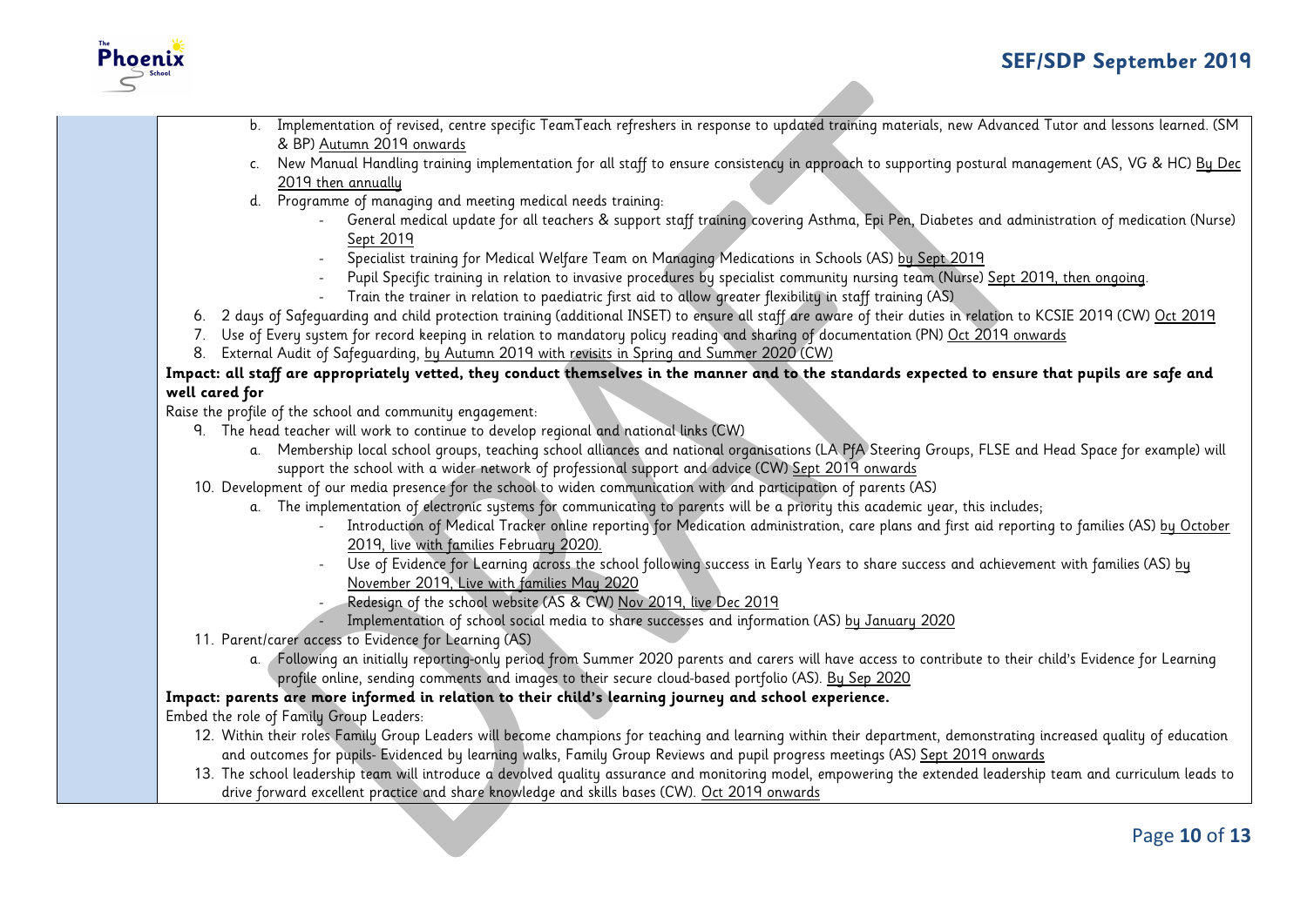

Establish Curriculum Teams:

Phoenix

- 14. We will collate as a team of teachers and informed roles and responsibilities document, demonstrating the expectations within each area of the teaching team (AS). By Summer 2020
- 15. Through the establishment of curriculum teams for each area of learning and designated leads within those teams we will implement an effective model of curriculum review and effectiveness (AS). Sept 2019
- 16. Curriculum teams will undertake a transfer of individual subject SEFs/Policies and Action Plans to learning area documents in order to bring cohesion to our curriculum model. By Spring 2020
- 17. Development of 'Topic on a page' to act as an initial scoping document for FG planning when introducing new themes. (CW/AS) by Dec 2019

**Impact: teachers support each other to implement the new curriculum to ensure that it is fit for purpose and supports pupils individual learning appropriately** 

ICT Infrastructure

18. A full audit and infrastructure review will take place in the Autumn 2019 term, with the view to tendering for a future-proof ICT provider and support solution to be in place for Spring 2020 (AS/PN).

## **Impact: A fit for purpose ICT infrastructure supports pupils access to learning**

Governors are not effective. They need to review their own practices. Theyneed to provide appropriate challenge and support to the school to ensure that the quality of education and the safeguarding of pupils are of good quality.

Governance:

19. New IEB to be appointed by the LA (John Lewis) by Jan 2020

20. IEB ensures the school successfully becomes an Academy as part of a MAT, successfully passing due diligence (IEB) by Sept 2020

**Impact: school leadership provided with expert support and challenged to bring about rapid and sustained improvement Impact: School transitions from maintained sector to become a sponsored Academy as part of a Multi-Academy Trust** Wellbeing of staff:

21. A review will be undertaken of our termly wellbeing team meetings and the efficacy of our well-being practice (SN) Aut 2019

- 22. The senior leadership team will embed systems for the improvement of communication and protocols, this includes;
	- a. Introduction and ongoing support for daily briefings for staff each with distinct purpose and information sharing (SLT) starting Sept 2019
	- b. Collaborative working with the administration team to develop written short-form protocols for procedures and practices within school (SLT, PN, ADMIN). Ongoing
- 23. Purchase of EAP (Employee Assistance Program) and roll out to staff (CW & PN) Oct 2019
- 24. Introduction of 'Friday Mugs', Photo of the week and 'Joy' wall to share positive thoughts and celebrate successes amongst staff (SN) Nov 2019
- 25. KIT meetings with teachers termly to 'check in' by SLT (SN & SM) Autumn 2019 and termly thereafter
- 26. INSET on staff wellbeing and strategies to cope with stress, pressure and negativity support to 'make their own weather' Oct 2019
- 27. Introduction of collaborative working practices in Family Groups and use of ICT to reduce teacher workload. Sept 2019

#### **Impact: Staff are equipped with a range of opportunities to seek support for their wellbeing and to support themselves in their own positivity**

Staffing review –All staff, teaching non-teaching and learning staff:

- 28. Review staffing structure sustems in similar settings in neighbouring regions (SN)
- 29. Project and plan anticipated staffing level required for September 2020 onwards to inform business plan (SN)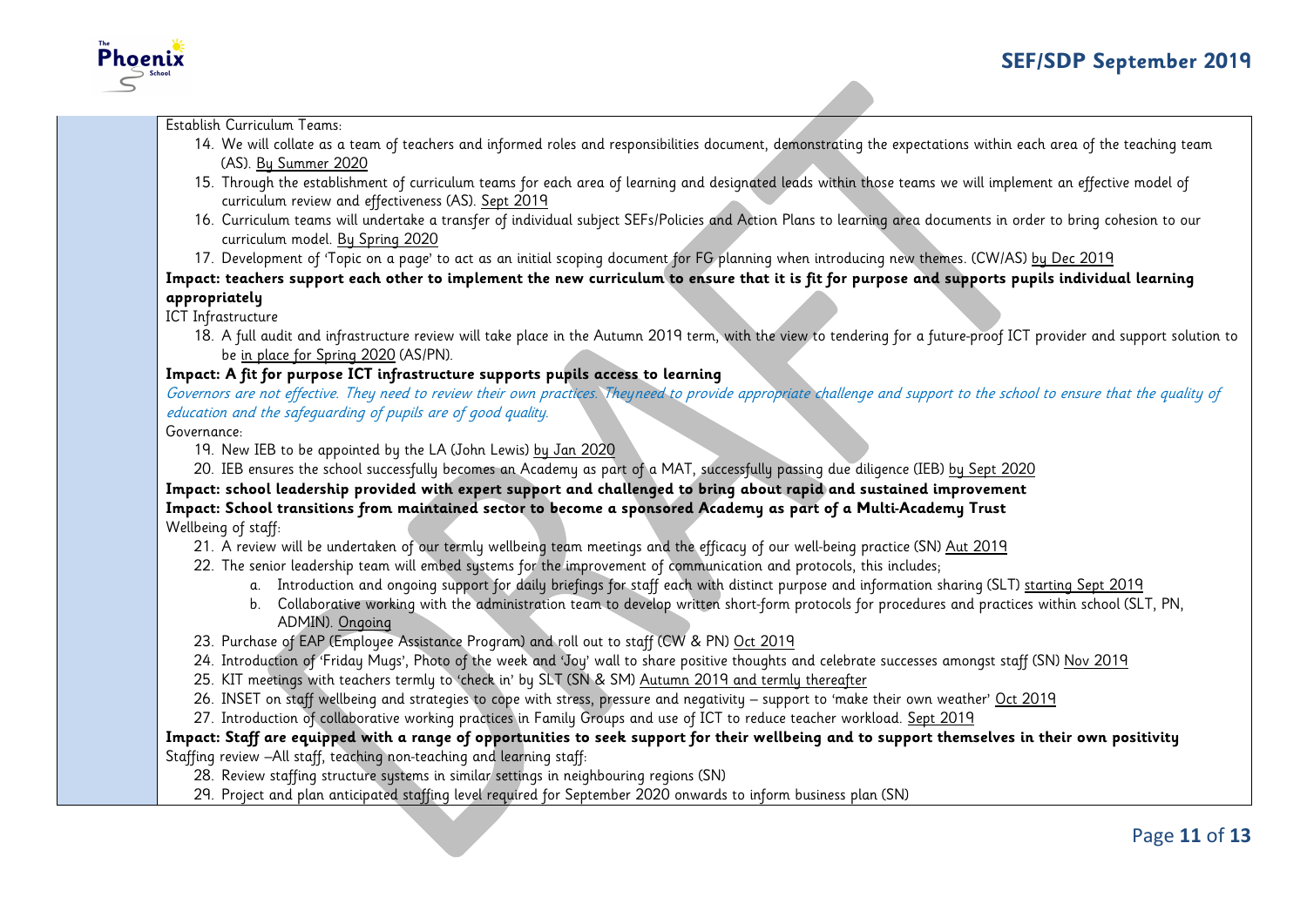

|                            | 30. Prepare a full financial analysis of the staff in costs of the current model and proposed alternatives to inform next steps and decision making (PN)           |
|----------------------------|--------------------------------------------------------------------------------------------------------------------------------------------------------------------|
|                            | 31. Prepare a full business plan (CW, SN, PN)                                                                                                                      |
|                            | 32. Consultation with unions and staff if and when needed (CW)                                                                                                     |
|                            | 33. Implement formal process, IF required (CW)                                                                                                                     |
|                            | Impact: staffing meets the needs of our learners and response to the NOR and financial position of the school                                                      |
|                            | Embed use of Every system                                                                                                                                          |
|                            | 34. Implementation of and utilising The Every system to track risks, action ongoing health and safety and share policies with staff (PN) Nov 2019                  |
|                            | 35. Training to be provided to SLT and Administration teams in the short term and a rollout of training with whole staff beginning with KCSIE 2019 training, early |
|                            | autumn term. Oct 2019                                                                                                                                              |
|                            | Impact: clear records in place to ensure staff have confirmed they are aware of necessary policies and protocol.                                                   |
|                            | Impact: the school response in a timely manner to facilities needs to ensure it is a safe environment for it's learners                                            |
| <b>Ongoing Evaluation:</b> |                                                                                                                                                                    |
| Autumn:                    |                                                                                                                                                                    |
| Spring:                    |                                                                                                                                                                    |
| Summer:                    |                                                                                                                                                                    |
|                            |                                                                                                                                                                    |
|                            |                                                                                                                                                                    |

|                            | <b>NEXT STEPS</b>                                                                                                                                            |  |
|----------------------------|--------------------------------------------------------------------------------------------------------------------------------------------------------------|--|
|                            | <b>REF: Quality of Education</b>                                                                                                                             |  |
| Early Years                | Provision based learning:                                                                                                                                    |  |
| Foundations                | Continuation and review of a highly stimulating environment for learning that promotes a rich, varied and stimulating experiences for young children working |  |
| Stage                      | within the Early Years. (Evidenced by learning walks, lesson observation feedback and environment audits)                                                    |  |
|                            | a) An audit completed with a report detailing strengths, areas for development and recommendations (SN). By Spring 2019                                      |  |
|                            | The Early Years playroom will be redesigned and equipped with resources that create a stimulating learning environment for continuous<br>b)                  |  |
|                            | provision. (SP) by end of Spring 2020                                                                                                                        |  |
|                            | The outdoor space in Early Years will be resourced to provide an outdoor learning environment reflecting our 6 areas of learning (SP) by end<br>.c)          |  |
|                            | of Spring 2020                                                                                                                                               |  |
|                            | Impact: Pupils have access to a simulating environment suitable to their level of needs that supports their access to learning                               |  |
| <b>Ongoing Evaluation:</b> |                                                                                                                                                              |  |
| Autumn:                    |                                                                                                                                                              |  |
| Spring:                    |                                                                                                                                                              |  |
| Summer:                    |                                                                                                                                                              |  |
|                            |                                                                                                                                                              |  |